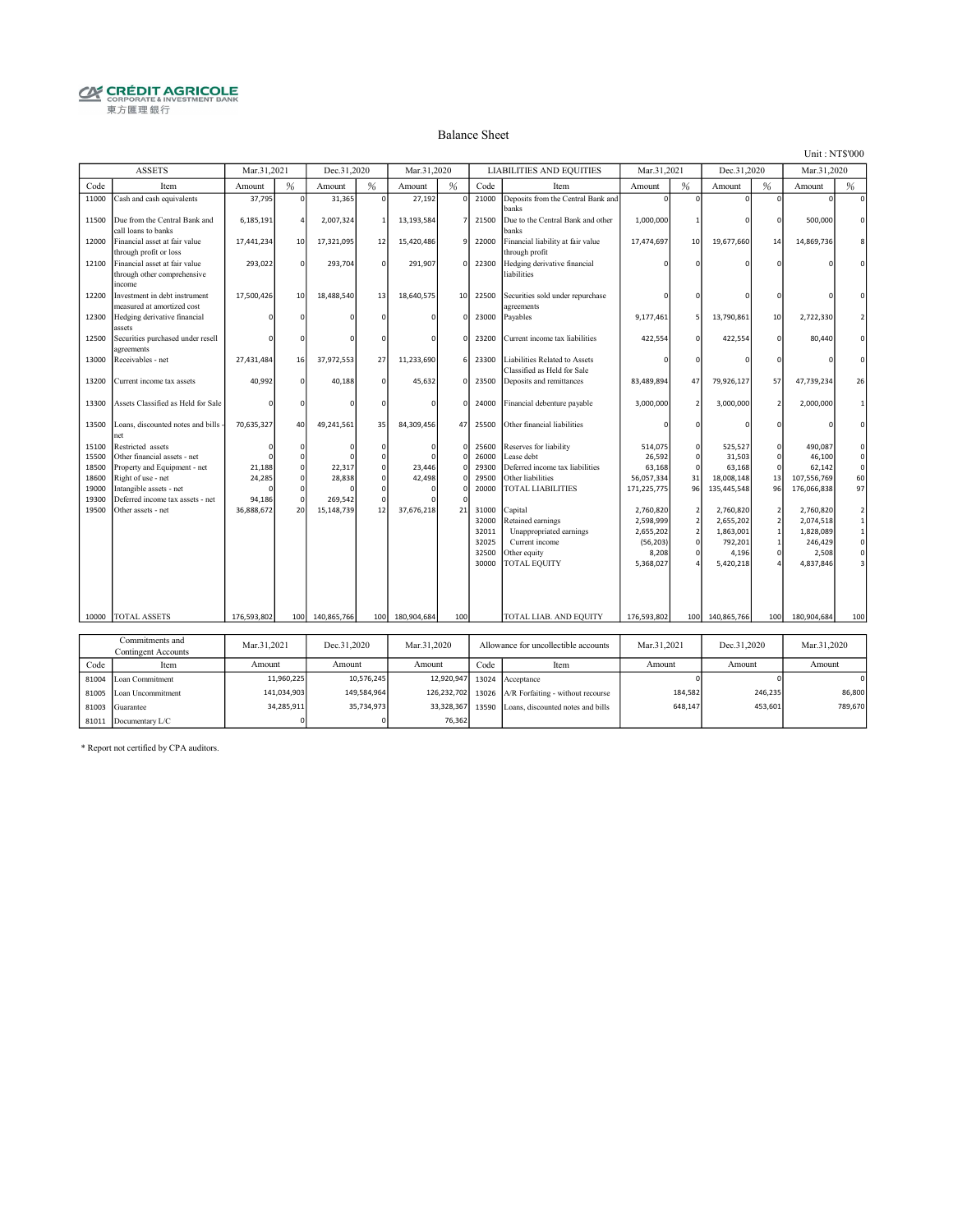$\begin{array}{ll}\begin{array}{ll}\mathbf{Q} & \mathbf{C}\mathbf{R}\mathbf{\acute{E}}\mathbf{D}\mathbf{I}\mathbf{T}\mathbf{A}\mathbf{G}\mathbf{R}\mathbf{I}\mathbf{C}\mathbf{O}\mathbf{L}\mathbf{E}\\\mathbf{C}\mathbf{R}\mathbf{P}\mathbf{O}\mathbf{R}\mathbf{A}\mathbf{T}\mathbf{E}\&\mathbf{I}\mathbf{N}\mathbf{V}\mathbf{E}\mathbf{S}\mathbf{T}\mathbf{M}\mathbf{E}\mathbf{N}\mathbf{T}\mathbf{B}\mathbf{A}\mathbf{N}\mathbf{K}\end{array}\end{array}$ 東方匯理銀行

#### Consolidate Income Statement

Unit : NT\$'000

|       |                                                                                                              | 2021Q1      |              | 2020Q1     |                | As of Mar 31,2021 |                | As of Mar 31,2020 |                | Variable %  |
|-------|--------------------------------------------------------------------------------------------------------------|-------------|--------------|------------|----------------|-------------------|----------------|-------------------|----------------|-------------|
| 代碼    | 目<br>項                                                                                                       | Amount      | %            | Amount     | $\%$           | Amount            | $\frac{0}{6}$  | Amount            | $\frac{9}{6}$  |             |
| 41000 | Interest income                                                                                              | 199,494     | 44           | 293,499    | 80             | 199,494           | 44             | 293,499           | 80             | 199,494     |
| 51000 | Interest expense                                                                                             | (98, 728)   | (22)         | (428, 364) | (117)          | (98, 728)         | (22)           | (428, 364)        | (117)          | (98, 728)   |
|       | Net interest (expense) income                                                                                | 100,766     | 22           | (134, 865) | (37)           | 100,766           | 22             | (134, 865)        | (37)           | 100,766     |
|       | Other operating income                                                                                       |             |              |            |                |                   |                |                   |                |             |
|       | Commission income                                                                                            | 60,025      | 13           | 102,918    | 28             | 60,025            | 13             | 102,918           | 28             | 60,025      |
|       | Gain (loss) on financial assets or liabilities                                                               | 2,194,317   | 484          | 1,000,670  | 273            | 2,194,317         | 484            | 1,000,670         | 273            | 2,194,317   |
|       | measured at fair value through profit and loss<br>Gain (loss) on debt instrument at fair value through other | (764)       |              | (679)      | 0              | (764)             | $\mathbf 0$    | (679)             | $\overline{0}$ | (764)       |
|       | comprehensive income                                                                                         |             | 0            |            |                |                   |                |                   |                |             |
|       | Gain (loss) on financial asset measured at amortized cost                                                    | 0           | $\mathbf 0$  |            | 0              | $\Omega$          | $\mathbf 0$    | $\Omega$          | $\Omega$       | $\Omega$    |
|       | Foreign exchange gains (losses) - net                                                                        | (2,095,768) | (462)        | (734, 505) | (200)          | (2,095,768)       | (462)          | (734, 505)        | (200)          | (2,095,768) |
|       | Impairment loss on assets (reversal of                                                                       | 93          | 0            | (1,663)    | $\overline{0}$ | 93                | $\mathbf 0$    | (1,663)           | $\overline{0}$ | 93          |
|       | impairment loss on assets)                                                                                   |             |              |            |                |                   |                |                   |                |             |
|       | Others                                                                                                       | 194,616     | 42           | 135,258    | 36             | 194,616           | 42             | 135,258           | 36             | 194,616     |
|       | Net income                                                                                                   | 453,285     | 99           | 367,134    | 100            | 453,285           | 99             | 367,134           | 100            | 453,285     |
| 58200 | Bad debt expenses                                                                                            | (121, 744)  | (27)         | 90,779     | 25             | (121, 744)        | (27)           | 90,779            | 25             | (121, 744)  |
|       | Operating expenses                                                                                           |             |              |            |                |                   |                |                   |                |             |
| 58500 | Employee benefits                                                                                            | (83, 650)   | (18)         | (79, 925)  | (22)           | (83, 650)         | (18)           | (79, 925)         | (22)           | (83, 650)   |
| 59000 | Depreciation and amortization expense                                                                        | (6,060)     | (1)          | (5,958)    | (2)            | (6,060)           | (1)            | (5,958)           | (2)            | (6,060)     |
| 59500 | Other general and administrative expenses                                                                    | (122, 677)  | (27)         | (56,087)   | (15)           | (122, 677)        | (27)           | (56,087)          | (15)           | (122, 677)  |
|       | Consolidated income (loss) from continuing operations before<br>income tax                                   | 119,154     | 26           | 315,943    | 86             | 119,154           | 26             | 315,943           | 86             | 119,154     |
| 61003 | Consolidated income (loss) from continuing operations - Income<br>tax (expense) benefit                      | (175, 357)  | (39)         | (69, 514)  | (19)           | (175, 357)        | (39)           | (69, 514)         | (19)           | (175, 357)  |
|       | Consolidated income (loss) from continuing operations - after<br>income tax                                  | (56, 203)   | (12)         | 246,429    | 67             | (56, 203)         | (12)           | 246,429           | 67             | (56, 203)   |
| 62500 | Income (loss) from discontinued operations                                                                   | 0           | 0            | n          | $\mathbf 0$    | 0                 | $\overline{0}$ | $\Omega$          | $\overline{0}$ | n           |
|       | Net income (loss)                                                                                            | (56, 203)   | (12)         | 246,429    | 67             | (56, 203)         | (12)           | 246,429           | 67             | (56, 203)   |
|       |                                                                                                              |             |              |            |                |                   |                |                   |                |             |
|       | Other comprehensive income                                                                                   |             |              |            |                |                   |                |                   |                |             |
| 65201 | Remeasurement of defined benift plans                                                                        | $\mathbf 0$ | $\mathbf 0$  | n          | 0              | $\Omega$          | $\Omega$       | $\mathcal{C}$     | $\overline{0}$ | O           |
| 65301 | Exchange differences on cumulative translation adjustments                                                   | 3,929       | $\mathbf{1}$ | 3,622      | $\mathbf{1}$   | 3,929             | $\mathbf{1}$   | 3,622             | $\mathbf{1}$   | 3,929       |
| 65308 | Unrealized gain (loss) on debt instrument at fair value through                                              | 83          | 0            | 428        | 0              | 83                | $\mathbf 0$    | 428               | $\overline{0}$ | 83          |
|       | other comprehensive income                                                                                   | $\mathbf 0$ | O            |            |                | $\Omega$          | $\Omega$       | $\Omega$          | $\overline{0}$ | 0           |
| 65310 | Gain on reversal of impairment loss on debt instrument at fair<br>value through other comprehensive income   |             |              | n          | 0              |                   |                |                   |                |             |
| 65320 | Other comprehensive income after tax                                                                         | 0           | 0            | n          | 0              | $\Omega$          | $\Omega$       | $\Omega$          | 0              |             |
| 65000 | Total other comprehensive income                                                                             | 4,012       | $\mathbf{1}$ | 4,049      | 1              | 4,012             | $\mathbf{1}$   | 4,049             | $\mathbf{1}$   | 4,012       |
|       |                                                                                                              |             |              |            |                |                   |                |                   |                |             |
|       | Net income belong to:                                                                                        |             |              |            |                |                   |                |                   |                |             |
|       | Owners' equity                                                                                               | (56, 203)   | (12)         | 246,429    | 67             | (56, 203)         | (12)           | 246,429           | 67             | (56, 203)   |
|       | Non-controlling Interests                                                                                    |             |              |            | 0              | O                 | $\Omega$       |                   |                |             |
|       | Total other comprehensive income belong to:                                                                  |             |              |            | 0              | O                 | $\epsilon$     |                   |                |             |
|       | Owners' equity                                                                                               | (52, 191)   | (12)         | 250,479    | 68             | (52, 191)         | (12)           | 250,479           | 68             | (52, 191)   |
|       | Non-controlling Interests                                                                                    |             |              |            |                |                   |                |                   |                |             |

\* Report not certified by CPA auditors.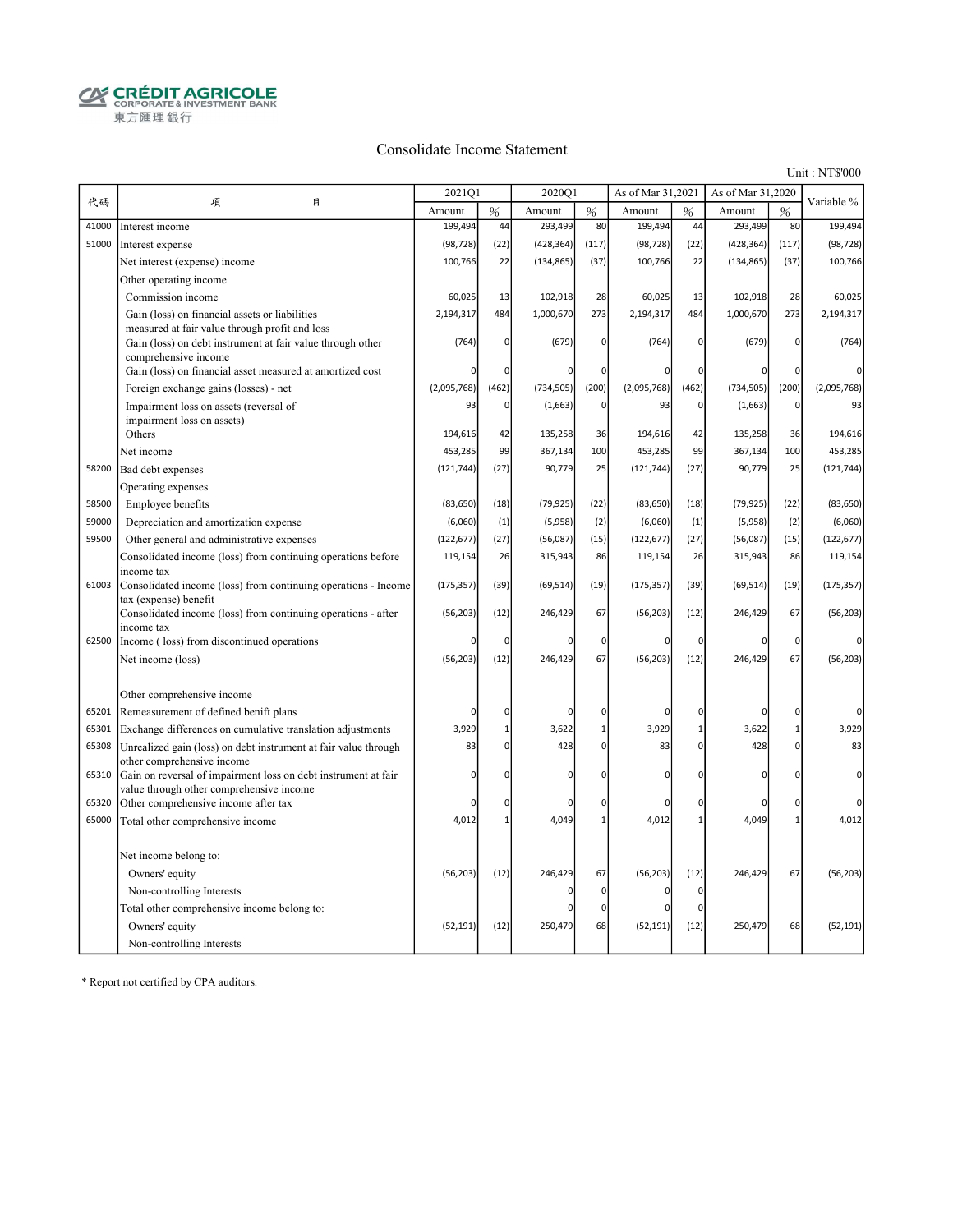

東方匯理銀行

#### Information on fair value hierarchy of financial instruments

Unit : NT\$'000

| Instrument item meansured at fair value        |            | Mar.31,2021 |            |         |            | Mar.31,2020 |                |         |
|------------------------------------------------|------------|-------------|------------|---------|------------|-------------|----------------|---------|
|                                                | Total      | Level 1     | Level 2    | Level 3 | Total      | Level 1     | Level 2        | Level 3 |
| Non-derivative financial instruments           |            |             |            |         |            |             |                |         |
| Asset                                          |            |             |            |         |            |             |                |         |
| Financial assets designated at fair value      |            |             |            |         | 50,401     | 50,401      |                |         |
| through profit or loss                         |            |             |            |         |            |             |                |         |
| Held for trading financial asset               |            |             |            |         | 50,401     | 50,401      |                |         |
| Equity investment                              |            |             |            |         |            |             |                |         |
| Bond investment                                |            |             |            |         |            |             |                |         |
| Others                                         |            |             |            |         | 50,401     | 50,401      |                |         |
| Financial assets designated at fair value      |            |             |            |         |            |             |                |         |
| through profit or loss on initial recognition  |            |             |            |         |            |             |                |         |
| Financial asset at fair value through other    | 293,022    | 293,022     |            |         | 291,958    | 201,100     | 90,858         |         |
| comprehensive income                           |            |             |            |         |            |             |                |         |
| Equity investment                              | ä,         |             |            |         |            |             | $\overline{a}$ |         |
| Bond investment                                | 293,022    | 293,022     |            |         | 291,958    | 201,100     | 90,858         |         |
| Others                                         |            |             |            |         |            |             |                |         |
| Investment in debt instrument measured at      | 17,500,425 | 10,084      | 17,490,341 |         | 18,640,575 | 1,754,342   | 16,886,233     |         |
| amortized cost                                 |            |             |            |         |            |             |                |         |
| Equity investment                              |            |             |            |         |            |             |                |         |
| Bond investment                                | 2,007,672  | 10,084      | 1,997,588  |         | 10,541,442 | 1,754,342   | 8,787,100      |         |
| Others                                         | 15,492,753 |             | 15,492,753 |         | 8,099,133  |             | 8,099,133      |         |
| Liabilities                                    |            |             |            |         |            |             |                |         |
| Financial liabilities designated at fair value |            |             |            |         |            |             |                |         |
| through profit or loss                         |            |             |            |         |            |             |                |         |
| Held for trading financial liabilities         |            |             |            |         |            |             |                |         |
| Financial liabilities designated at fair value |            |             |            |         |            |             |                |         |
| through profit or loss on initial recognition  |            |             |            |         |            |             |                |         |
| Derivatives financial instruments              |            |             |            |         |            |             |                |         |
| Asset                                          |            |             |            |         |            |             |                |         |
| Financial assets designated at fair value      | 17,441,234 |             | 17,441,234 |         | 15,370,085 |             | 15,370,085     |         |
| through profit or loss                         |            |             |            |         |            |             |                |         |
| Hedging derivative financial assets            |            |             |            |         |            |             |                |         |
| Liabilities                                    |            |             |            |         |            |             |                |         |
| Financial liabilities designated at fair value | 17,474,697 |             | 17,474,697 |         | 14,869,736 |             | 14,869,736     |         |
| through profit or loss                         |            |             |            |         |            |             |                |         |
| Hedging derivative financial liabilities       |            |             |            |         |            |             | ÷              |         |
|                                                |            |             |            |         |            |             |                |         |

Financial asset changes in fair value measurement level 3

Income statement Other comprehe  $\begin{array}{c|c}\n\text{er complete} \\
\text{if the same line} \\
\text{if the same line} \\
\end{array}$ Level 3 Sale, disposal or settlement Converted out from Level 3 Financial assets designated at fair value through profit or loss - - - - - - - - Held for trading financial assets  $\blacksquare$ <br>Financial assets designated at fair value Financial assets designated at fair value through profit or loss on initial recognition - - - - - - - - Financial asset at fair value through other comprehensive income - - - - - - - - Investment in debt instrument measured at amortized cost - - - - - - - - Hedging derivative financial assets Ending retained earning Beginning retained earnging Item Profit/Loss valuation Increase during period Decrease during period

Financial liabilities changes in fair value measurement level 3

|                                                |                      |                                               |  |                 |                         |                                 |                               | Unit: NT\$000              |
|------------------------------------------------|----------------------|-----------------------------------------------|--|-----------------|-------------------------|---------------------------------|-------------------------------|----------------------------|
|                                                | Beginning            |                                               |  |                 | Increase during period  |                                 | Decrease during period        |                            |
| Item                                           | retained<br>earnging | Valuation of profit/loss during<br>the period |  | Buy in or issue | Transfers to<br>Level 3 | Sale, disposal<br>or settlement | Converted out<br>from Level 3 | Ending retained<br>earning |
| Financial liabilities designated at fair value |                      |                                               |  |                 |                         |                                 |                               |                            |
| through profit or loss                         |                      |                                               |  |                 |                         |                                 |                               |                            |
| Held for trading financial liabilities         |                      |                                               |  |                 |                         |                                 |                               |                            |
| Financial liabilities designated at fair value |                      |                                               |  |                 |                         |                                 |                               |                            |
| through profit or loss on initial recognition  |                      |                                               |  |                 |                         |                                 |                               |                            |
| Hedging derivative financial liabilities       |                      |                                               |  |                 |                         |                                 | -                             |                            |
|                                                |                      |                                               |  |                 |                         |                                 |                               |                            |

Unit : NT\$'000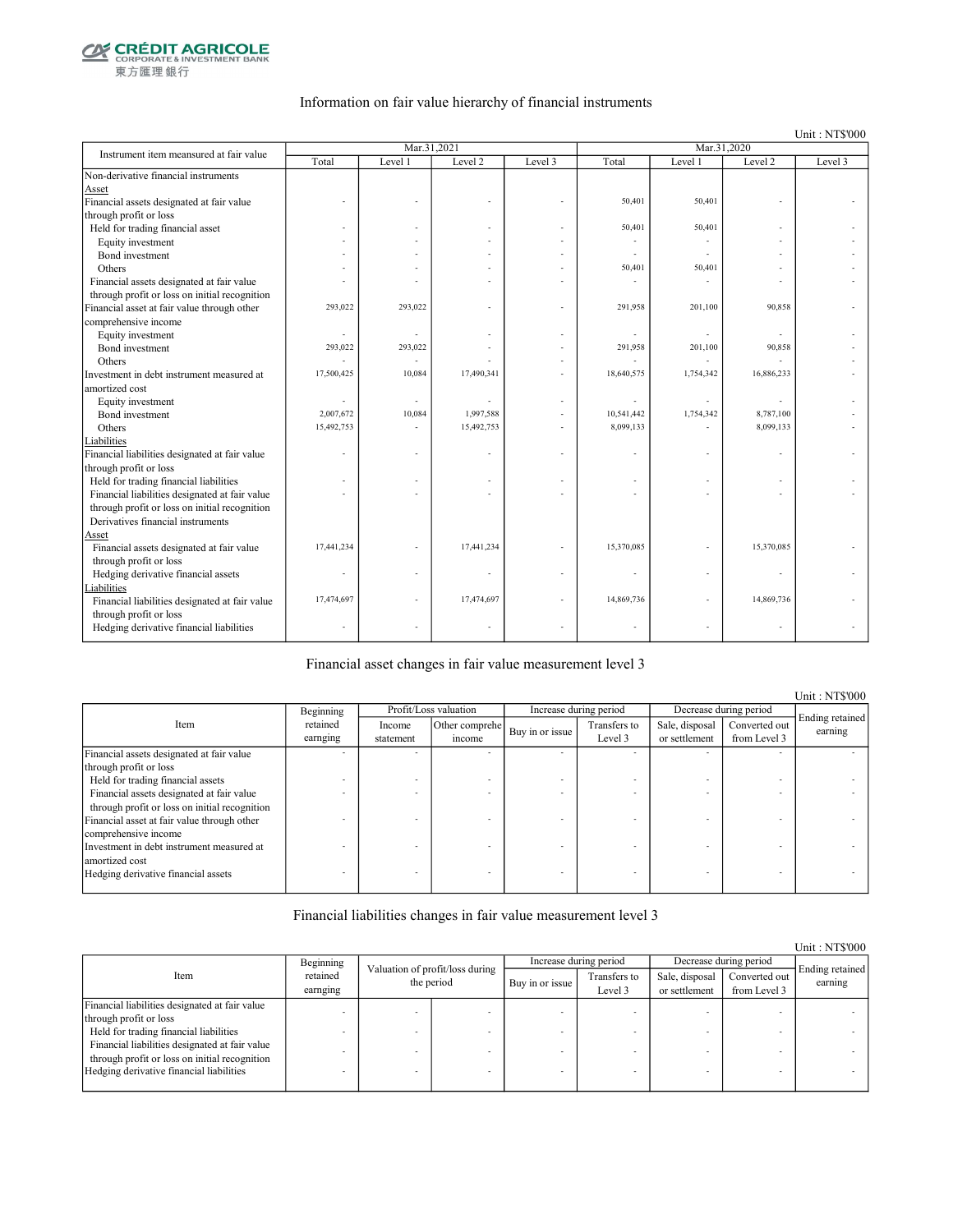

#### ASSETS QUALITY

Unit : NT\$'000, %

|                            | Year \ Month                     |                          |                          | Mar.31,2021                                     |                          |                                                |                          |                          | Mar.31,2020                                     |                          |                                                      |
|----------------------------|----------------------------------|--------------------------|--------------------------|-------------------------------------------------|--------------------------|------------------------------------------------|--------------------------|--------------------------|-------------------------------------------------|--------------------------|------------------------------------------------------|
|                            | <b>ITEM</b>                      | Overdue<br>Amount        | Loan<br>Amount           | $%$ of<br>Overdue<br>loans<br>to Total<br>loans | Loan loss reserve        | $%$ of<br>Loan loss reserve<br>to Overdue Loan | Overdue<br>Amount        | Loan<br>Amount           | $%$ of<br>Overdue<br>loans<br>to Total<br>loans | Loan loss<br>reserve     | $%$ of<br>Loan loss<br>reserve<br>to Overdue<br>Loan |
| Corporate Finance          | Security                         | $\overline{\phantom{0}}$ |                          | $\overline{\phantom{a}}$                        | 648,147                  |                                                |                          | 69,751                   |                                                 | 789,670                  |                                                      |
|                            | Unsecurity                       | $\overline{\phantom{a}}$ | 71,283,474               |                                                 |                          |                                                |                          | 85,029,375               |                                                 |                          |                                                      |
|                            | Housing Loan                     | ۰                        |                          | $\overline{\phantom{a}}$                        |                          |                                                |                          |                          |                                                 | $\overline{\phantom{0}}$ |                                                      |
|                            | Cash card                        |                          |                          | $\overline{\phantom{a}}$                        |                          | <b>NA</b>                                      |                          |                          |                                                 |                          | <b>NA</b>                                            |
| Consumer Finace            | Small credit Loan                |                          | $\overline{\phantom{a}}$ | $\overline{\phantom{a}}$                        |                          |                                                | $\overline{\phantom{a}}$ |                          |                                                 |                          |                                                      |
|                            | Security<br>Others<br>Unsecurity | $\overline{\phantom{0}}$ | $\overline{\phantom{a}}$ | $\overline{\phantom{a}}$                        | ٠                        |                                                | $\overline{\phantom{a}}$ | $\overline{\phantom{a}}$ | $\overline{\phantom{a}}$                        | $\overline{\phantom{a}}$ |                                                      |
|                            | Total                            | $\overline{\phantom{a}}$ | 71,283,474               | $\overline{\phantom{a}}$                        | 648,147                  |                                                |                          | 85,099,126               |                                                 | 789,670                  |                                                      |
|                            |                                  | Overdue<br>Amount        | A/R<br>Amount            | $%$ of<br>Overdue A/R<br>to Total A/R           | Provision<br>Amount      | $%$ of<br>Provision to<br>Overdue Loan         | Overdue<br>Amount        | A/R<br>Amount            | $%$ of<br>Overdue A/R<br>to Total A/R           | Provision<br>Amount      | $%$ of<br>Provision to<br>Overdue<br>Loan            |
| Credit card                |                                  |                          | $\overline{\phantom{0}}$ | $\sim$                                          |                          |                                                |                          |                          |                                                 |                          |                                                      |
| Factoring-without recourse |                                  | $\overline{\phantom{a}}$ | 18,458,304               | $\sim$                                          | 184,582                  | NA                                             |                          | 8,679,956                |                                                 | 86,800                   | <b>NA</b>                                            |
| Other non-performing loans |                                  | $\sim$                   | $\sim$                   | $\overline{\phantom{a}}$                        | $\overline{\phantom{0}}$ |                                                | $\overline{\phantom{a}}$ | $\overline{\phantom{a}}$ |                                                 | $\overline{\phantom{a}}$ |                                                      |

| ear.<br>Montr                                                                        | 1.2021<br>Mar. | .2020<br>Mar.<br><b>A</b> I |
|--------------------------------------------------------------------------------------|----------------|-----------------------------|
| $\sim$<br>Loan classified as non-Pass-Due with normal payment after debt negotiation |                |                             |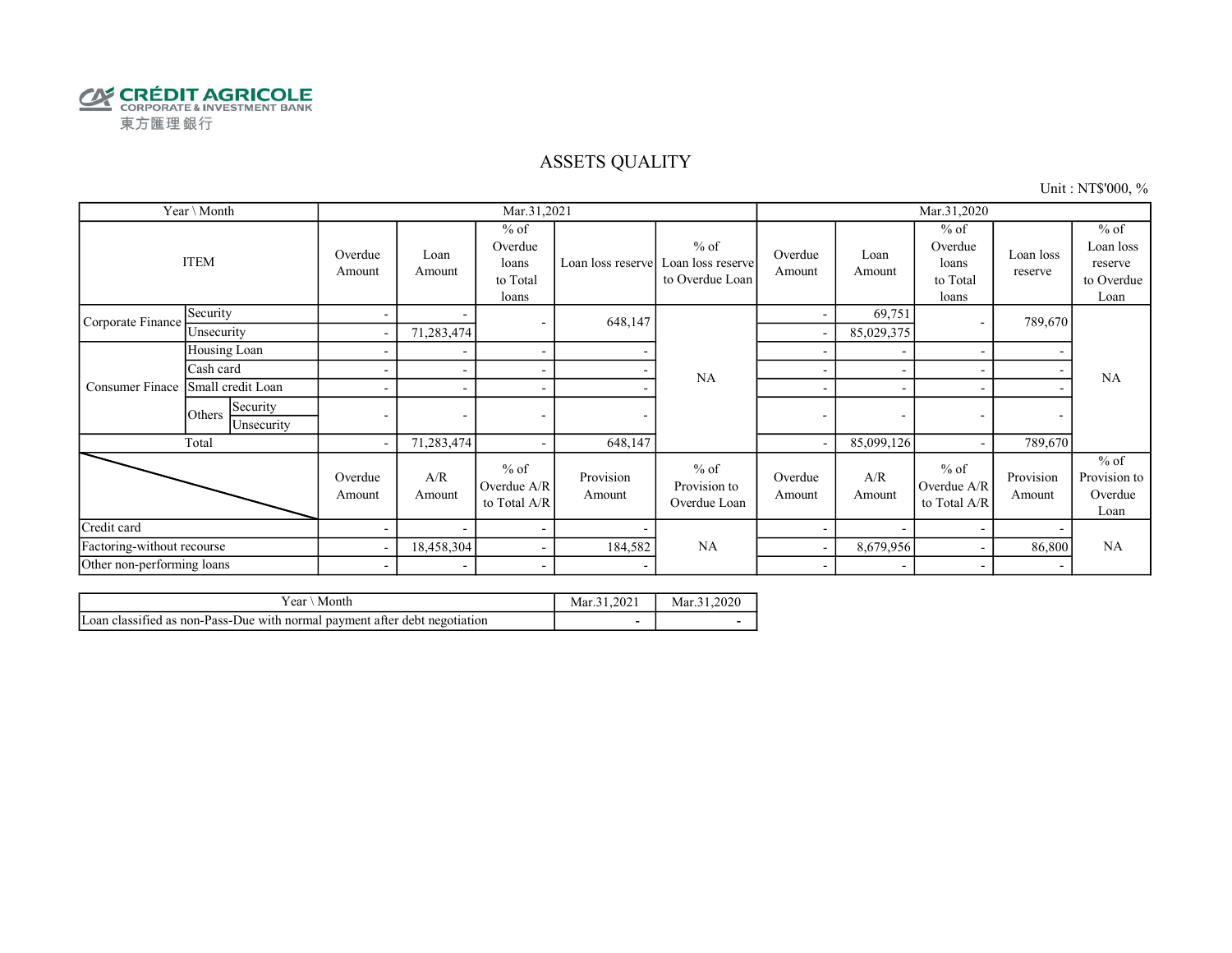

# Credit Exposure Concentration

Unit : NT\$'000, %

| Year \<br>Month |                      | Mar.31,2021                                |               |                                               |                           | Mar.31,2020                                |               |                                               |
|-----------------|----------------------|--------------------------------------------|---------------|-----------------------------------------------|---------------------------|--------------------------------------------|---------------|-----------------------------------------------|
| Ranking         | Group Name           | <b>INDUSTRIAL</b><br><b>CLASSIFICATION</b> | Credit Amount | % of Credit<br>amount to<br>net worth $(\% )$ | Group Name                | <b>INDUSTRIAL</b><br><b>CLASSIFICATION</b> | Credit Amount | % of Credit<br>amount to<br>net worth $(\% )$ |
|                 | Taxxx Sexx Coxxxxxxx | Manufacturing                              | 33, 371, 984  |                                               | 622% Taxxx Sexx Coxxxxxxx | Manufacturing                              | 31,424,088    | 650%                                          |
| 2               | FOXXXXX Plxxxxxx     | Manufacturing                              | 10,162,816    |                                               | 189% Foxxxxx Plxxxxxx     | Manufacturing                              | 11,479,419    | 237%                                          |
| 3               | Hx Ixx               | Manufacturing                              | 10,115,328    |                                               | $188\%$ Axxxx             | Manufacturing                              | 8,679,956     | 179%                                          |
| 4               | Axxxx                | Manufacturing                              | 8,342,976     |                                               | 155% Mexxxxxx             | Manufacturing                              | 8,165,813     | 169%                                          |
| 5               | <b>Fxx Eaxxxx</b>    | Manufacturing                              | 6,230,000     |                                               | $116\%$ Hxx Hxx           | Manufacturing                              | 7,700,000     | 159%                                          |
| 6               | CXXXX SXXXX          | Manufacturing                              | 3,843,699     |                                               | 72% COXXXX                | Manufacturing                              | 7,442,972     | 154%                                          |
| 7               | <b>Maxxxxxxx</b>     | Power Supplier                             | 3,640,626     |                                               | $68\%$ Ctxx               | <b>Financial Service</b>                   | 7,143,705     | 148%                                          |
| 8               | Daxxxxx              | Financial Service                          | 3,550,000     |                                               | 66% Daxxxxx               | Manufacturing                              | 4,200,000     | 87%                                           |
| 9               | <b>Ctxx</b>          | Construction                               | 3,116,162     |                                               | 58% Fxx Eaxxxx            | Manufacturing                              | 3,799,620     | 79%                                           |
| 10              | YXXXXX               | Power Supplier                             | 2,511,153     |                                               | 47% Txxxxx Cxxxxx         | Manufacturing                              | 2,663,613     | 55%                                           |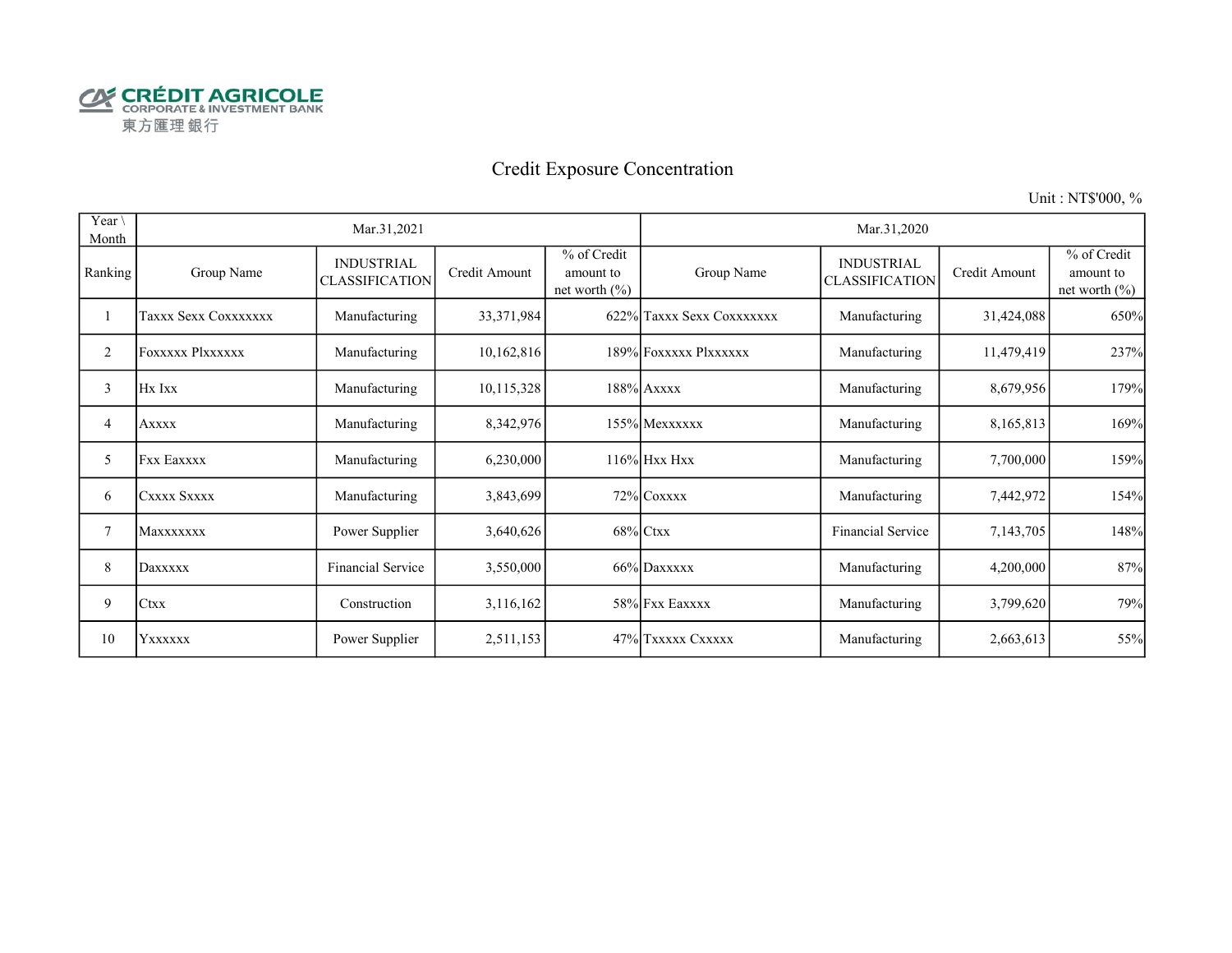

#### Interest-Rate Sensitivity - TWD Currency

Mar.31,2021

Unit : NT\$'000, %

| <b>ITEM</b>                                               | $0$ to 90 days | 91 to 180 days | 181 days to 1 year       | over 1 year | <b>TOTAL</b> |  |  |  |  |
|-----------------------------------------------------------|----------------|----------------|--------------------------|-------------|--------------|--|--|--|--|
| Sensitive assets                                          | 21,055,056     | 8,985,000      | 10,910,000               | 9,305,138   | 50,255,194   |  |  |  |  |
| Sensitive liabilities                                     | 2,653,594      |                | $\overline{\phantom{0}}$ | 4,066,236   | 6,719,830    |  |  |  |  |
| Sensitive Gap                                             | 18,401,462     | 8,985,000      | 10,910,000               | 5,238,902   | 43,535,364   |  |  |  |  |
| Equity                                                    |                |                |                          |             | 5,450,398    |  |  |  |  |
| Ratio of interest-rate sensitive assets to liabili        |                |                |                          |             |              |  |  |  |  |
| Ratio of interest-rate sensitive gap to equity<br>798.76% |                |                |                          |             |              |  |  |  |  |

#### Interest-Rate Sensitivity - USD Currency

Mar.31,2021

Unit : US\$'000, %

| <b>ITEM</b>                                                   | $0$ to 90 days | 91 to 180 days | 181 days to 1 year       | over 1 year | <b>TOTAL</b> |  |  |  |
|---------------------------------------------------------------|----------------|----------------|--------------------------|-------------|--------------|--|--|--|
| Sensitive assets                                              | 909,110        | 2,251          | ۰                        | 250,000     | 1,161,361    |  |  |  |
| Sensitive liabilities                                         | 2,596,335      | 899,496        | ۰                        |             | 3,495,831    |  |  |  |
| Sensitive Gap                                                 | (1,687,225)    | (897,245)      | $\overline{\phantom{0}}$ | 250,000     | (2,334,470)  |  |  |  |
| Equity                                                        |                |                |                          |             | (4,738)      |  |  |  |
| Ratio of interest-rate sensitive assets to liabil             |                |                |                          |             |              |  |  |  |
| Ratio of interest-rate sensitive gap to equity<br>49,271.21 % |                |                |                          |             |              |  |  |  |

Note:

 1. Interest-rate sensitive assets or liabilities represent interest bearing assets or interest paying liabilities influenced by the fluctuation of interest rates.

 2. Ratio of interest-rate sensitive assets to liabilities = Interest-rate sensitive assets ÷ Interest-rate sensitive liabilities (i.e. New Taiwan Dollar interest-rate sensitive assets and New Taiwan Dollar interest-rate sensitive liabilities with tenors of less than one year)

3. Interest-rate sensitive gap = Interest-rate sensitive assets  $-$  Interest-rate sensitive liabilities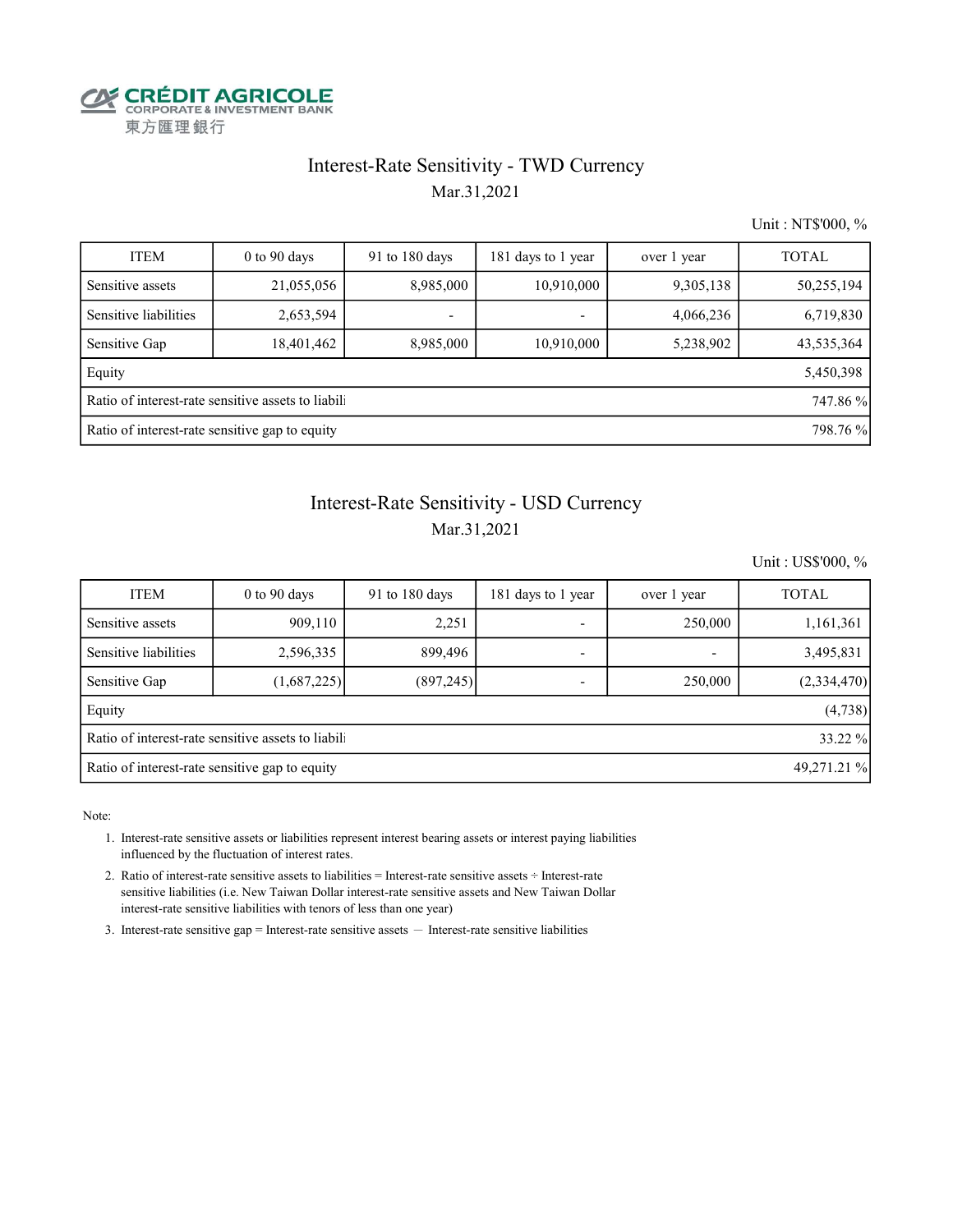

## Ratio of Profitability

Unit : %

| <b>ITEM</b>               |                   | Mar.31,2021 | Mar.31,2020 |
|---------------------------|-------------------|-------------|-------------|
| Ratio of return on assets | before income tax | $0.07\%$    | 0.19%       |
|                           | after incometax   | $-0.03\%$   | $0.15\%$    |
| Ratio of return on equity | before income tax | 2.25 %      | 6.40 %      |
|                           | after incometax   | $-1.06\%$   | 5.00 %      |
| Ratio of net income       |                   | $-12.04%$   | 66.63 %     |

Note:

- 1. Ratio of return on assets = Income before income tax  $\div$  Average assets
- 2. Ratio of return on equity = Income before income tax  $\div$  Average equity
- 3. Ratio of net income = Income before income tax  $\div$  Total revenue
- 4. Income before income tax is the year-to-date accumulated income.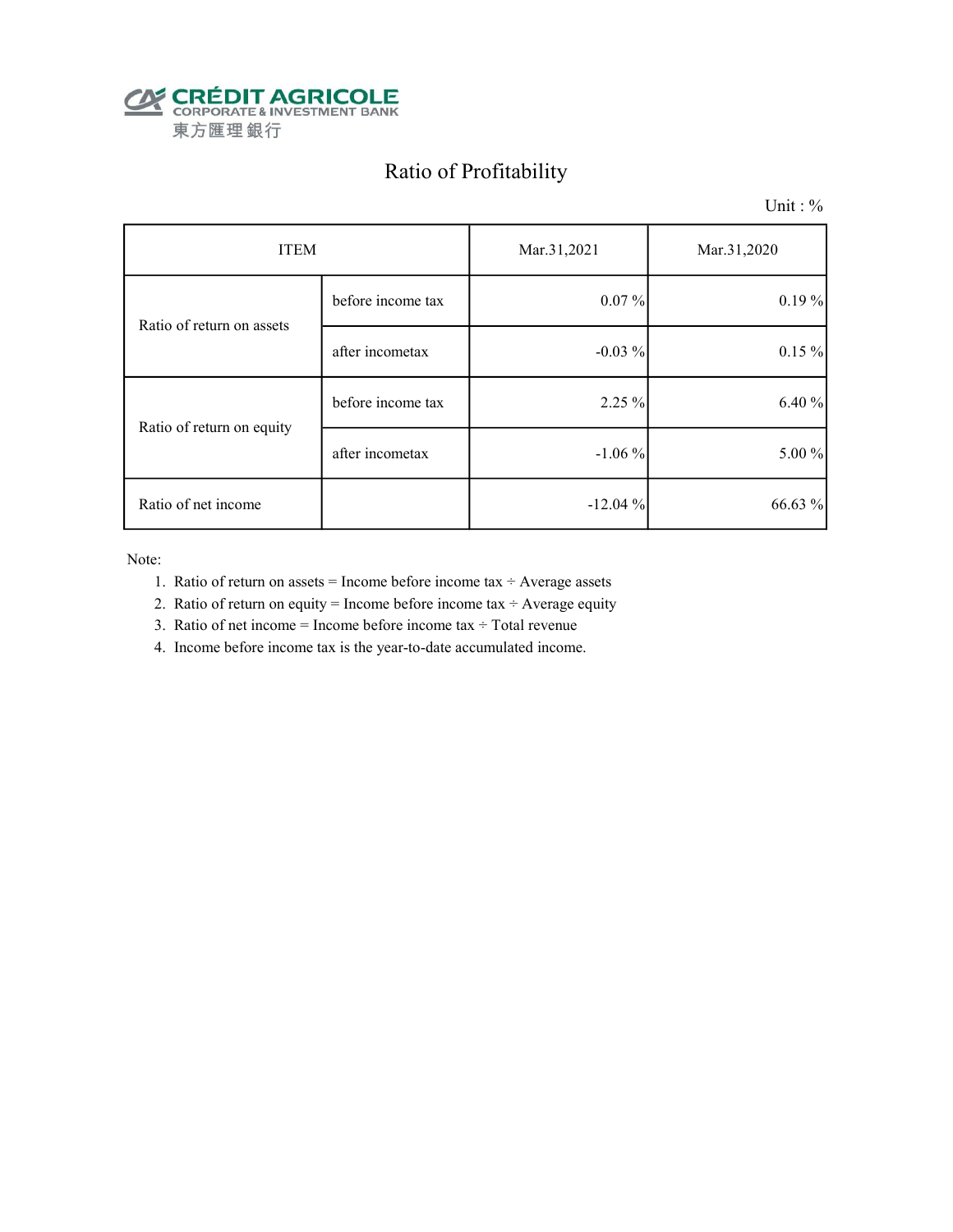

#### Analysis of Assets and Liabilities by Maturity Date - TWD Currency Mar.31,2021

Unit : NT\$'000

|             |              | Amount for the remaining period to the maturity date |                 |                          |                       |               |  |  |  |  |
|-------------|--------------|------------------------------------------------------|-----------------|--------------------------|-----------------------|---------------|--|--|--|--|
| <b>ITEM</b> | <b>TOTAL</b> | $0$ to $30$ days                                     | $31$ to 90 days | 91 to $180 \text{ days}$ | 181 days to<br>1 year | over 1 year   |  |  |  |  |
| Assets      | 543,502,779  | 173,912,209                                          | 92,692,011      | 119,992,255              | 125,912,595           | 30,993,709    |  |  |  |  |
| Liabilities | 553,465,563  | 140,676,420                                          | 133,116,412     | 107,256,915              | 125,753,887           | 46,661,929    |  |  |  |  |
| Gap         | $-9,962,784$ | 33,235,789                                           | $-40,424,401$   | 12,735,340               | 158,708               | $-15,668,220$ |  |  |  |  |

Note:

 1. The table includes only New Taiwan Dollar amounts (i.e. excludes assets and liabilities denominated in foreign currency).

#### Analysis of Assets and Liabilities by Maturity Date - USD Currency Mar.31,2021

Unit : US\$'000

| <b>ITEM</b> | <b>TOTAL</b> | Amount for the remaining period to the maturity date |                 |                |                       |             |  |  |
|-------------|--------------|------------------------------------------------------|-----------------|----------------|-----------------------|-------------|--|--|
|             |              | $0$ to $30$ days                                     | $31$ to 90 days | 91 to 180 days | 181 days to<br>1 year | over 1 year |  |  |
| Assets      | 26,370,034   | 7,008,670                                            | 6,758,194       | 5,186,533      | 4,835,077             | 2,581,560   |  |  |
| Liabilities | 27,213,413   | 9,340,809                                            | 4,605,776       | 6,068,980      | 4,635,754             | 2,562,094   |  |  |
| Gap         | $-843,379$   | $-2,332,139$                                         | 2,152,418       | $-882,447$     | 199,323               | 19,466      |  |  |

Note:

1. The table includes only U.S. Dollar amounts.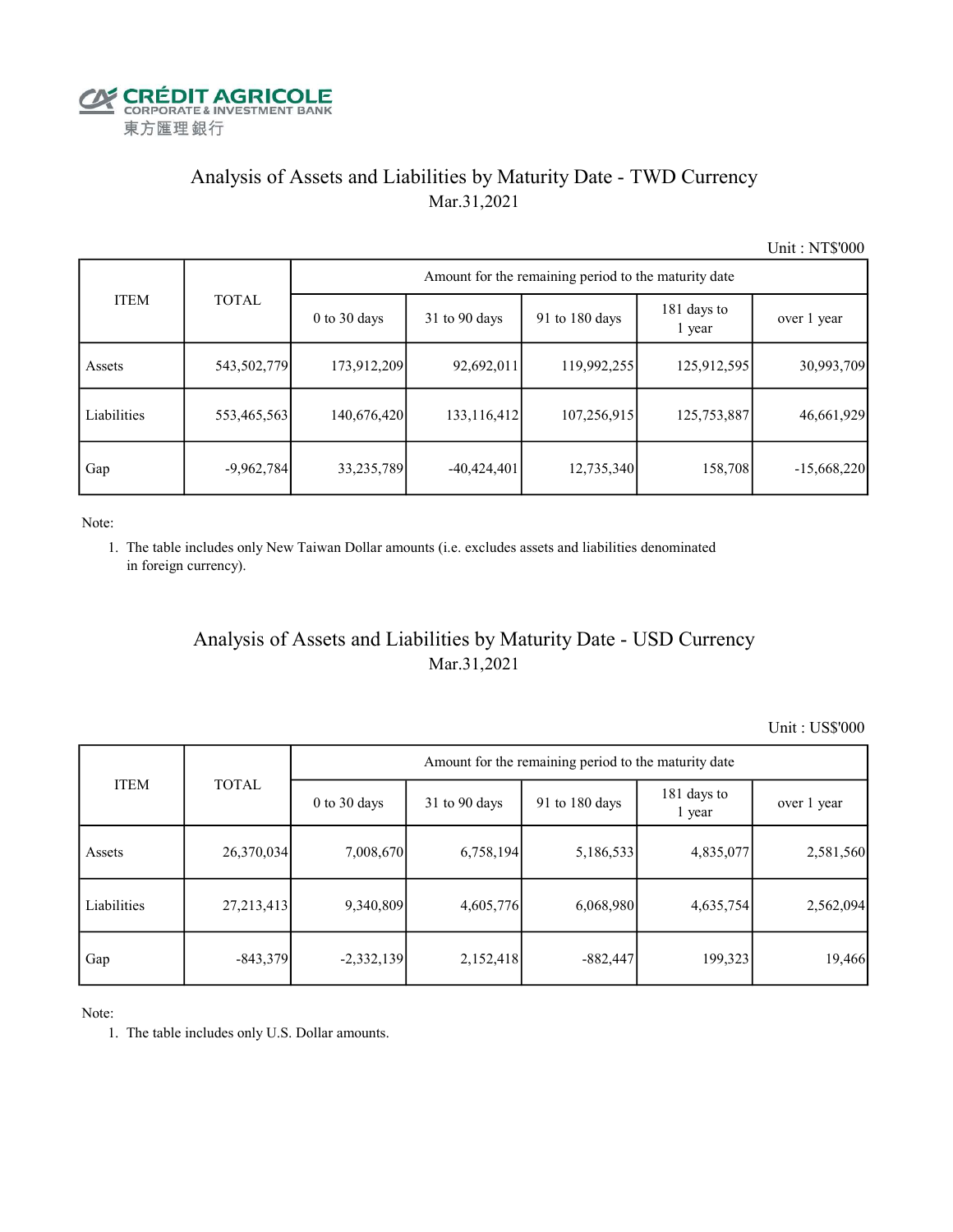**CALEDIT AGRICOLE**<br>
CORPORATE & INVESTMENT BANK<br>
東方匯理銀行

#### Sale of Distressed Debt Information Mar.31,2021

1. Transcation information of distressed debt sale Unit: NT\$'000

| Transactio<br>n Date |   | Counterparty   Debt Component   Book Value   Selling Price |   | Gain/loss<br>from<br>disposal | Condition of<br>Agreement | Relationship with<br>counterparty |
|----------------------|---|------------------------------------------------------------|---|-------------------------------|---------------------------|-----------------------------------|
|                      | - |                                                            | - |                               |                           | -                                 |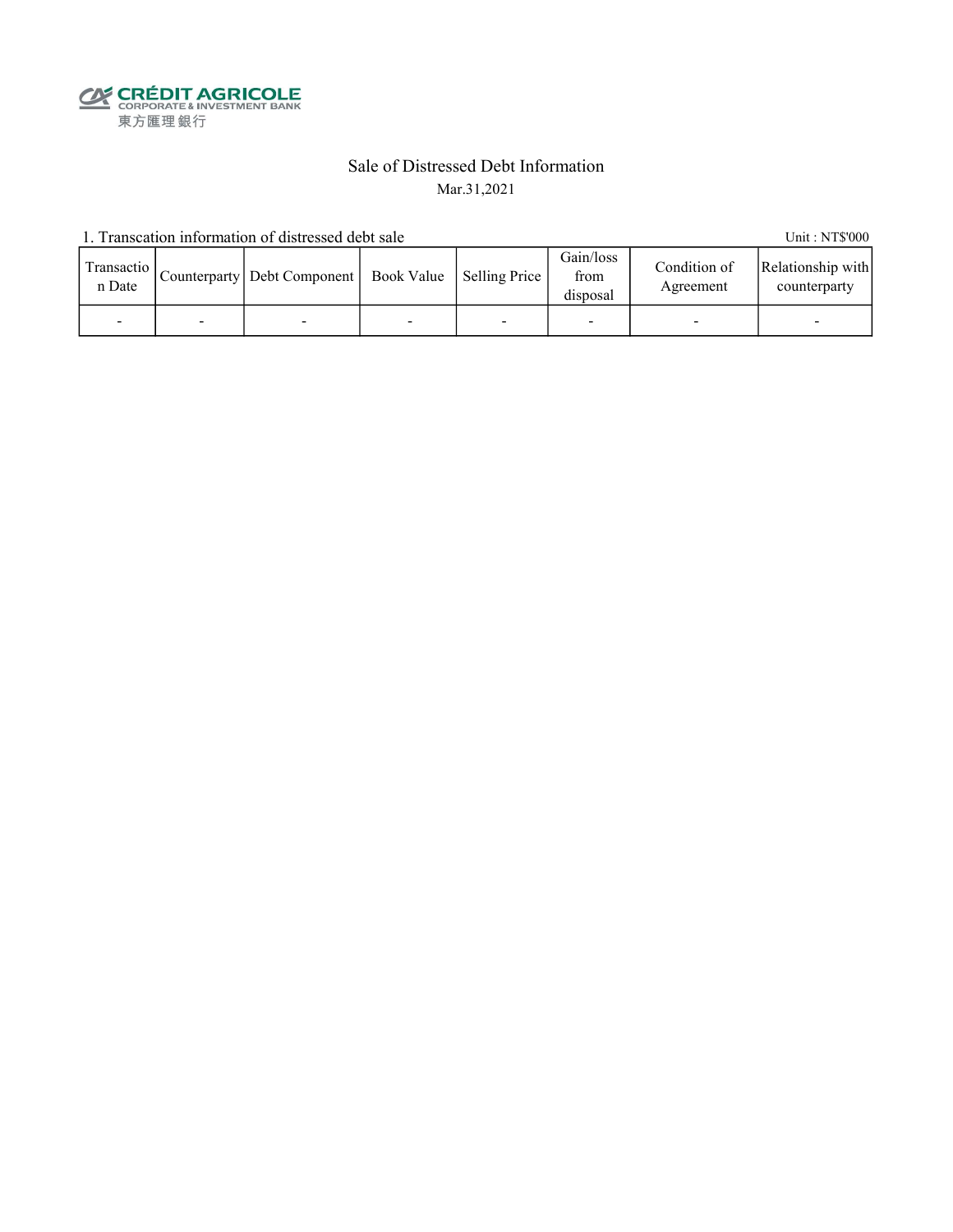

#### Information of reinvestment business Mar.31,2021

Unit : NT\$'000

|                     | Main         |                                            |         | Realized<br>Stockholdi   Investment |                                   | Conditions of share consolidation between the<br>company and its affiliated companies |                                 |                    |                                 |         |
|---------------------|--------------|--------------------------------------------|---------|-------------------------------------|-----------------------------------|---------------------------------------------------------------------------------------|---------------------------------|--------------------|---------------------------------|---------|
| Investee<br>company | Locatio<br>n | ng ratio in<br>Operating<br>Item<br>Period | Closing | Book<br>Value                       | Gain/Loss in<br>Current<br>Period | Current number<br>of stock holding                                                    | Pro Forma<br>number of<br>stock | Number<br>of stock | Total<br>Stockholdin<br>g ratio | Remarks |
| -                   |              | -                                          |         | -                                   |                                   | -                                                                                     |                                 |                    | -                               |         |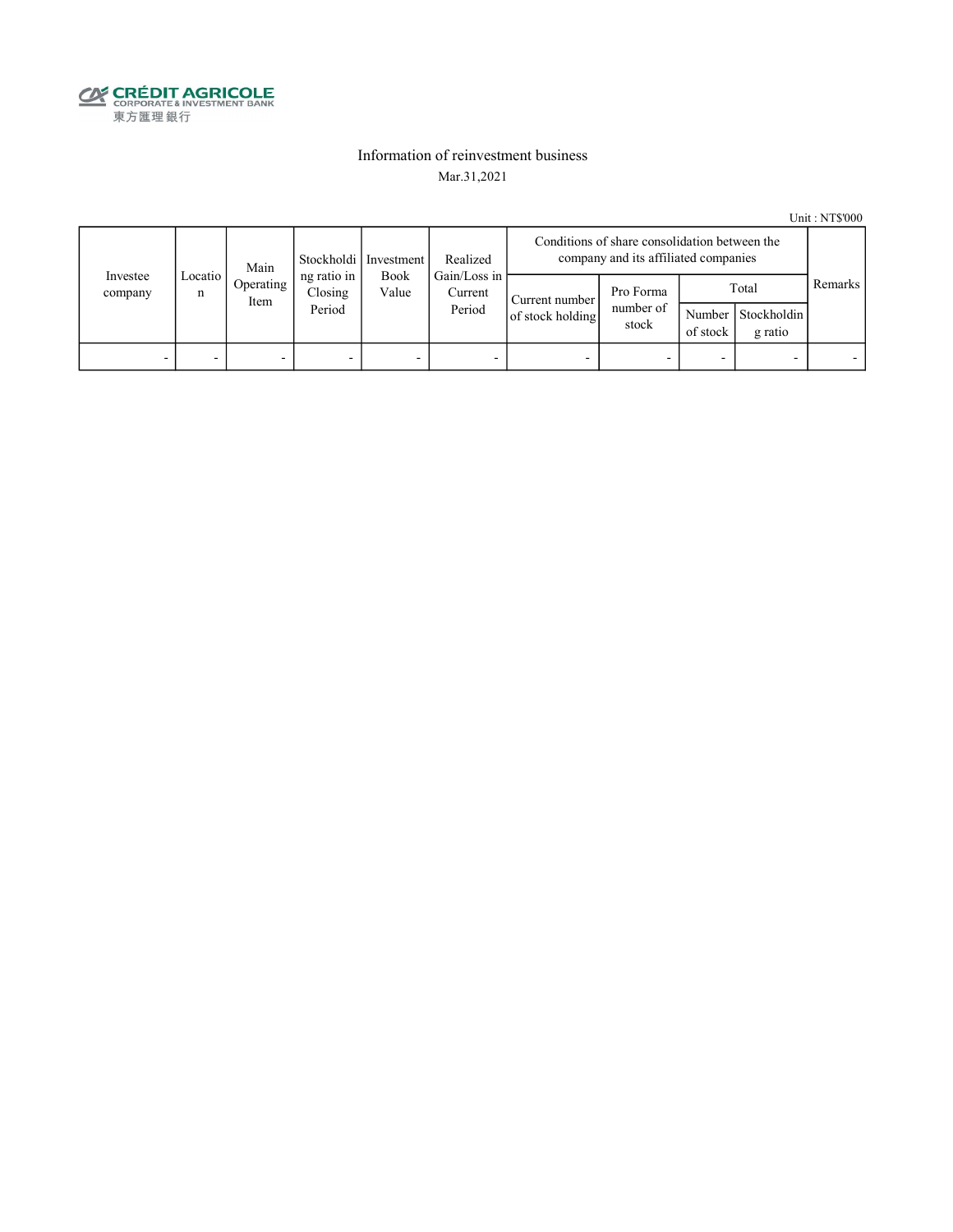

## Ratio of Deposits, Time Deposits and Foreign Currency Deposits to Total Deposits

Unit : NT\$'000, %

|                                | Mar.31,2021 | Mar.31,2020 |  |
|--------------------------------|-------------|-------------|--|
| Demand deposits                | 32,344,661  | 191,310     |  |
| % of Demand deposits           | 38.74 %     | 0.40%       |  |
| Time deposits                  | 51,143,132  | 47,545,418  |  |
| % of Time deposits             | 61.26 %     | 99.60 %     |  |
| Foreign currency deposits      | 80,770,063  | 44,811,516  |  |
| % of Foreign currency deposits | 96.74 %     | 93.87%      |  |

Note:

1. % of Demand deposits = demand deposits  $\div$  total deposits ;

% of Time deposits = time deposits  $\div$  total deposits ;

% of Foreign currency deposits = foreign currency deposits  $\div$  total deposits

- 2. Demand deposits and Time deposits include Foreign currency deposits and Treasury deposits.
- 3. Postal office deposits are excluded.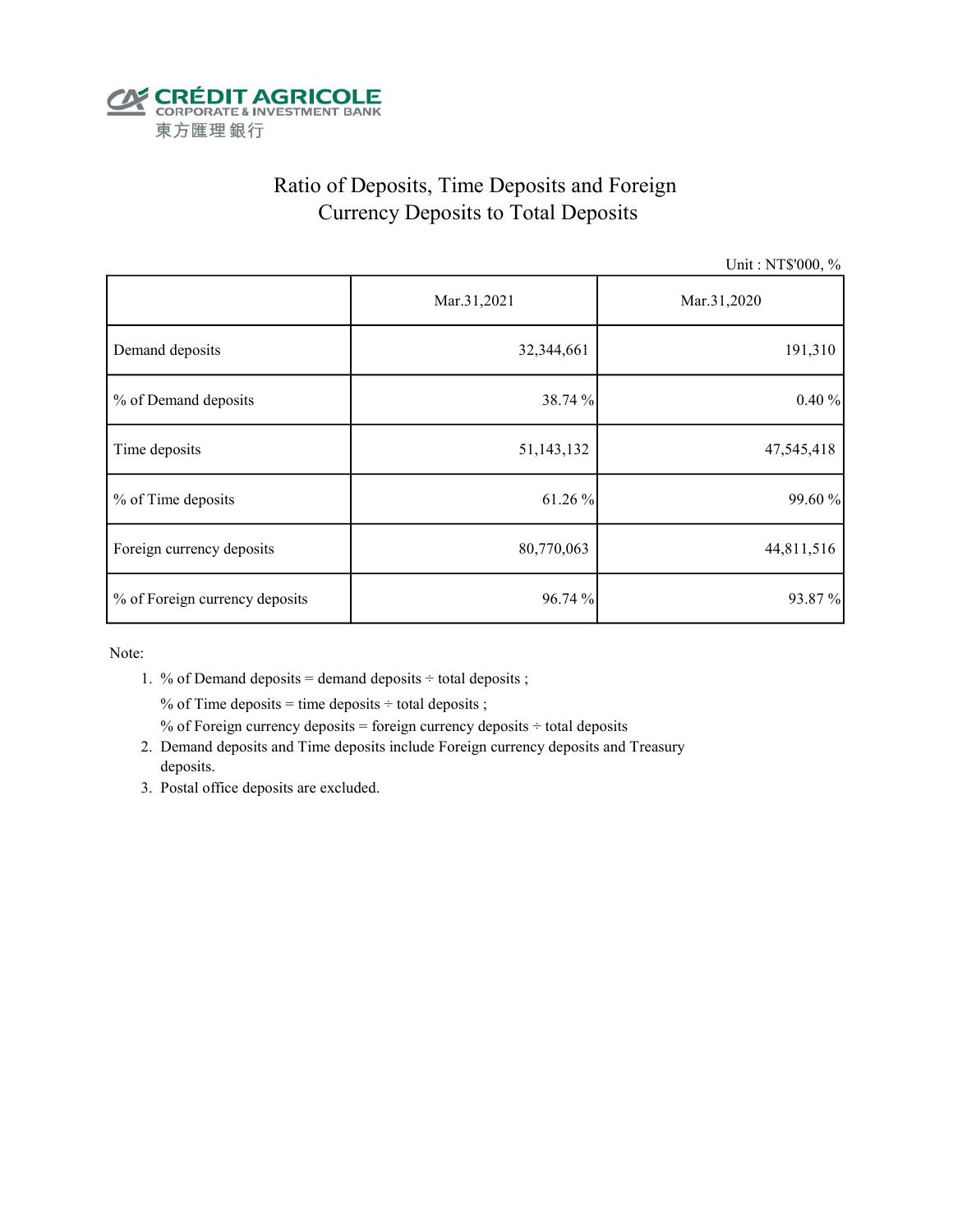

## Ratio of Small and Medium-Size Enterprise (SME) Loans

Unit : NT\$'000, %

|                     | Mar.31,2021<br>Mar.31,2020 |          |  |
|---------------------|----------------------------|----------|--|
| <b>SME</b> Loans    |                            |          |  |
| % of SME Loans      | $0.00\%$                   | $0.00\%$ |  |
| Consumer Loans      | ۰                          |          |  |
| % of Consumer Loans | $0.00\%$                   | $0.00\%$ |  |

Note:

1. % of SME Loans = SME Loans ÷ Total Loans;

% of Consumer Loans = Consumer Loans ÷ Total Loans

 2. Small and Medium-Size Enterprises (SME) are identified according to the definition promulgated by the Banking Bureau.

Employee Loans under Welfare Committee and other individual Consumer Loans.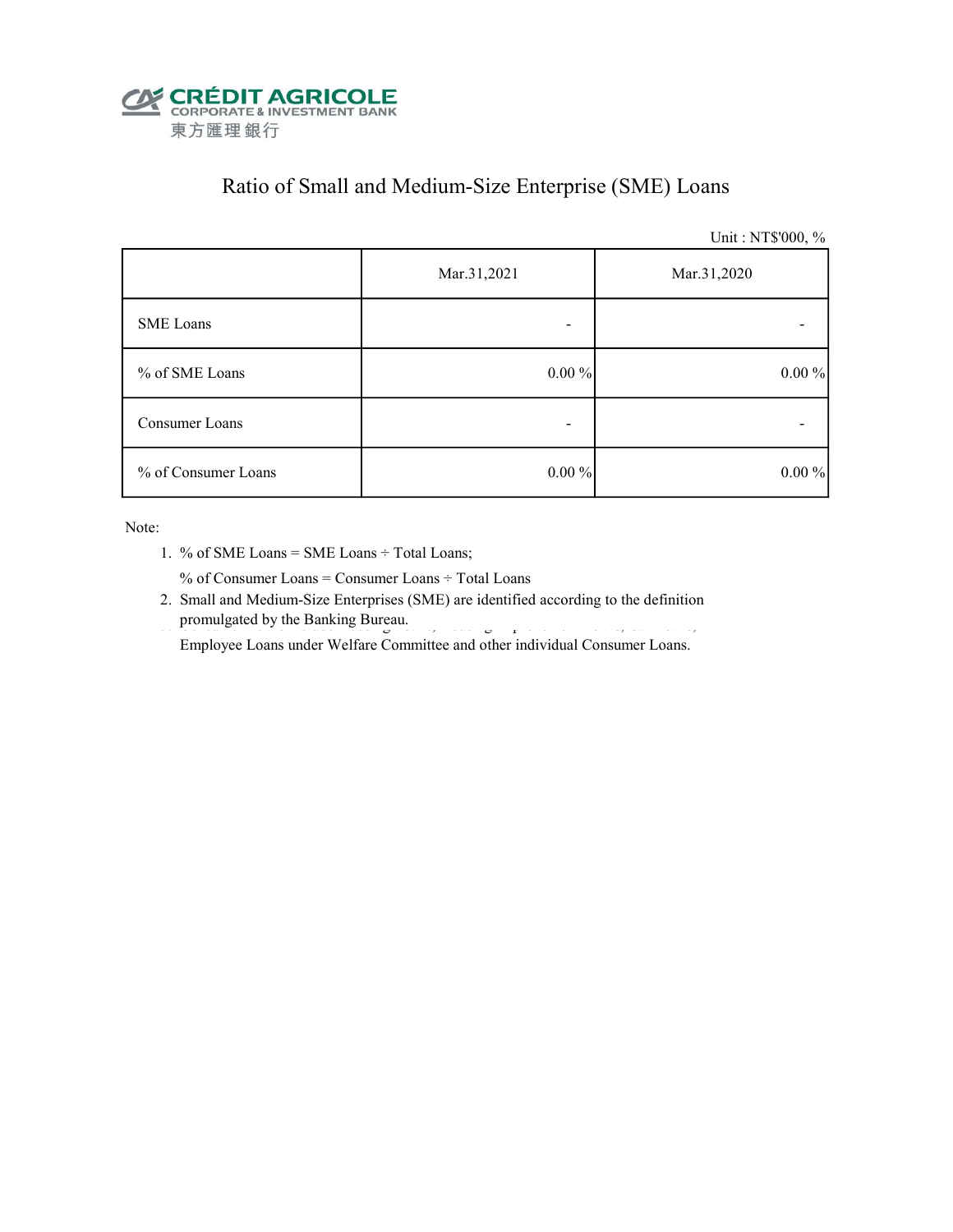

### Interest Bearing Assets and Interest Paying Liabilities

|                                                          |                 |                          |                 | Unit: NT\$'000, %        |  |
|----------------------------------------------------------|-----------------|--------------------------|-----------------|--------------------------|--|
|                                                          | Mar.31,2021     |                          | Mar.31,2020     |                          |  |
| <b>ITEM</b>                                              | Average balance | Average<br>interest rate | Average balance | Average<br>interest rate |  |
| Interest bearing assets                                  | 125,213,749     | $0.38 \%$                | 221,040,313     | $0.84\%$                 |  |
| Due from Central Bank, other branches<br>and other banks | 17,152,821      | $-0.16\%$                | 23,219,812      | $0.31\%$                 |  |
| Securities purchased                                     | 19,293,333      | $0.26\%$                 | 18,518,335      | 0.61%                    |  |
| A/R Forfaiting - without recourse                        | 22,357,497      | $0.88 \%$                | 4,158,448       | 2.26 %                   |  |
| Loans, discounted notes and bills                        | 66,410,098      | $0.56\%$                 | 175, 143, 718   | $0.94\%$                 |  |
| Interest paying liabilities                              | 42,826,257      | $0.05\%$                 | 123,160,750     | 1.35 %                   |  |
| Due to banks and other branches                          | 38,714,454      | $0.03\%$                 | 90,416,617      | $1.06\%$                 |  |
| Deposits (demand deposits, time<br>deposits and NCD)     | 4,111,803       | $0.25\%$                 | 32,744,133      | 2.15 %                   |  |

Note:

- 1. Average balance is based on daily average balance of interest bearing assets or interest liabilities.
- 2. Interest bearing assets or interest paying liabilities are disclosed in accordance with the chart of accounts or their nature.